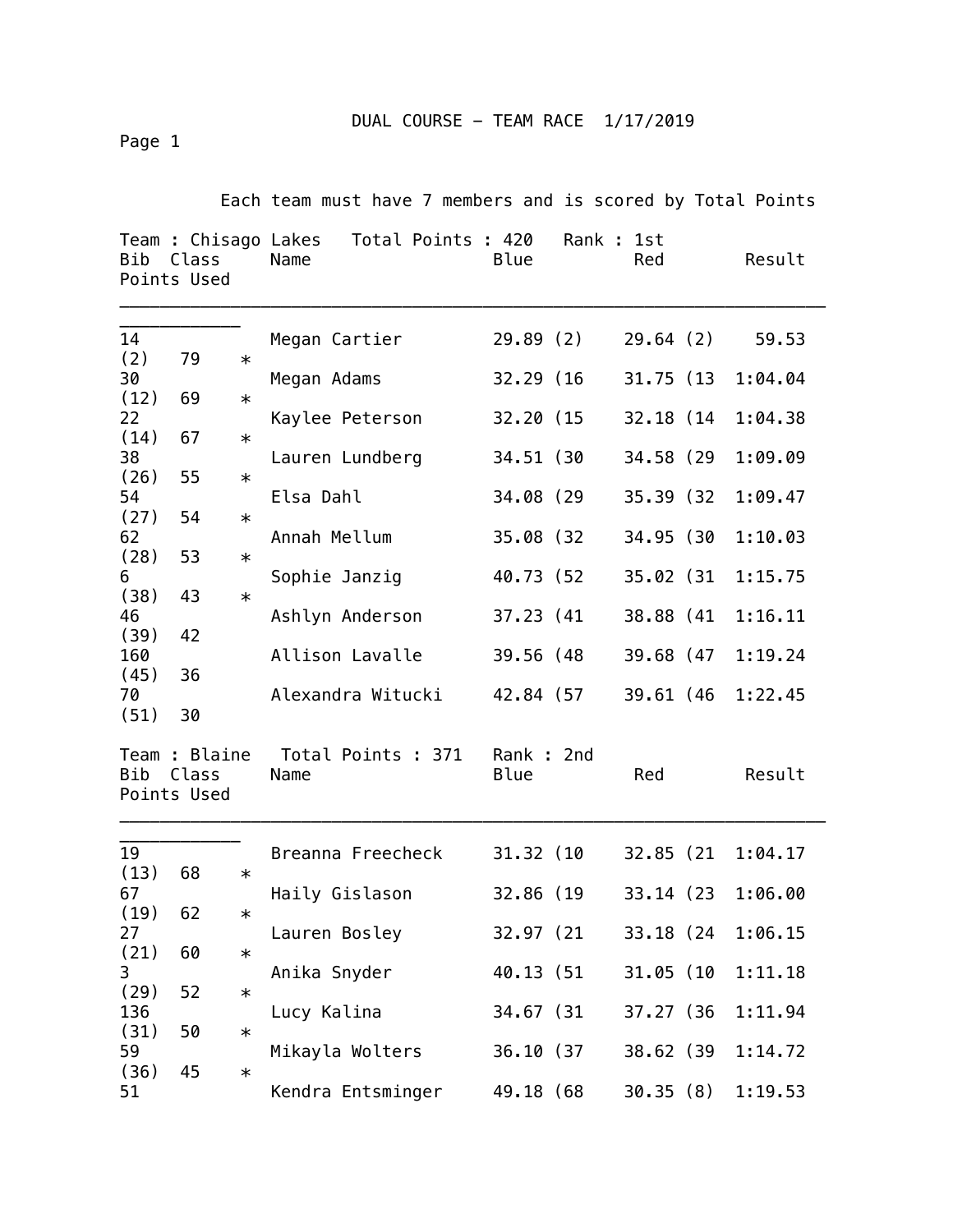| (47)        | 34                         | $\ast$ |                            |                |           |                |         |  |
|-------------|----------------------------|--------|----------------------------|----------------|-----------|----------------|---------|--|
| 75          |                            |        | Sunni Gislason             | 41.73 (56      |           | 42.73 (55      | 1:24.46 |  |
| (52)        | 29                         |        |                            |                |           |                |         |  |
| 130<br>(66) | 15                         |        | Avery Soli                 | 35.89 (36)     |           | $1:01.19$ (75  | 1:37.08 |  |
| 131         |                            |        | Mitsuki Nishiyama          | $1:03.94$ (78) |           | 40.47 (49      | 1:44.41 |  |
| (69)        | 12                         |        |                            |                |           |                |         |  |
|             |                            |        |                            |                |           |                |         |  |
| Bib         | Team : Centennial<br>Class |        | Total Points : 368<br>Name | Blue           | Rank: 3rd | Red            | Result  |  |
|             | Points Used                |        |                            |                |           |                |         |  |
|             |                            |        |                            |                |           |                |         |  |
| 4           |                            |        | Tatum Trettel              | 30.06(3)       |           | 30.92(9)       | 1:00.98 |  |
| (7)         | 74                         | $\ast$ |                            |                |           |                |         |  |
| 20          |                            |        | Laura Trettel              | 31.78 (12)     |           | 32.21 (15      | 1:03.99 |  |
| (11)        | 70                         | $\ast$ |                            |                |           |                |         |  |
| 28<br>(15)  | 66                         | $\ast$ | Brooke Robinson            | 31.87 (13)     |           | 32.71 (19      | 1:04.58 |  |
| 36          |                            |        | Emily Anderson             | 35.34 (33)     |           | 36.50 (33      | 1:11.84 |  |
| (30)        | 51                         | $\ast$ |                            |                |           |                |         |  |
| 44          |                            |        | Madison Michealson         | 35.42 (34)     |           | 38.77 (40      | 1:14.19 |  |
| (33)<br>141 | 48                         | $\ast$ | Brianna Callahan           | 39.57 (49      |           | 42.23 (53)     | 1:21.80 |  |
| (50)        | 31                         | $\ast$ |                            |                |           |                |         |  |
| 60          |                            |        | Bailey Hoff                | 36.79 (40      |           | 50.54 (68)     | 1:27.33 |  |
| (53)        | 28                         | $\ast$ |                            |                |           |                |         |  |
| 12<br>(58)  | 23                         |        | Anna Lundeen               | $1:00.98$ (75) |           | 31.37 (11)     | 1:32.35 |  |
| 52          |                            |        | Evelyn Thomton             | 36.35 (38)     |           | $1:18.88$ (78) | 1:55.23 |  |
| (75)        | 6                          |        |                            |                |           |                |         |  |
| 146<br>(78) | 3                          |        | Stella Lobinsky            | 1:44.97(82)    |           | 40.99 (51      | 2:25.96 |  |
|             |                            |        |                            |                |           |                |         |  |
|             | Team : Andover             |        | Total Points : 361         | Rank : 4th     |           |                |         |  |
|             | Bib Class                  |        | Name                       | Blue           |           | Red            | Result  |  |
|             | Points Used                |        |                            |                |           |                |         |  |
|             |                            |        |                            |                |           |                |         |  |
| 9           |                            |        | Beth Dittberner            | 32.18 (14)     |           | 33.23 (25)     | 1:05.41 |  |
| (17)<br>41  | 64                         | $\ast$ | Natalie Schoenberg         | 33.51 (26)     |           | 32.50 (17      | 1:06.01 |  |
| (20)        | 61                         | $\ast$ |                            |                |           |                |         |  |
| 1           |                            |        | Emily Schroeder            | 33.13 (22)     |           | 33.91 (27)     | 1:07.04 |  |
| (23)        | 58                         | $\ast$ |                            |                |           |                |         |  |
| 17<br>(25)  | 56                         | $\ast$ | Audrey Swenson             | 33.35 (23)     |           | 34.38 (28)     | 1:07.73 |  |
| 25          |                            |        | Delanie Schroer            | 38.44 (45      |           | 37.29 (37      | 1:15.73 |  |
| (37)        | 44                         | $\ast$ |                            |                |           |                |         |  |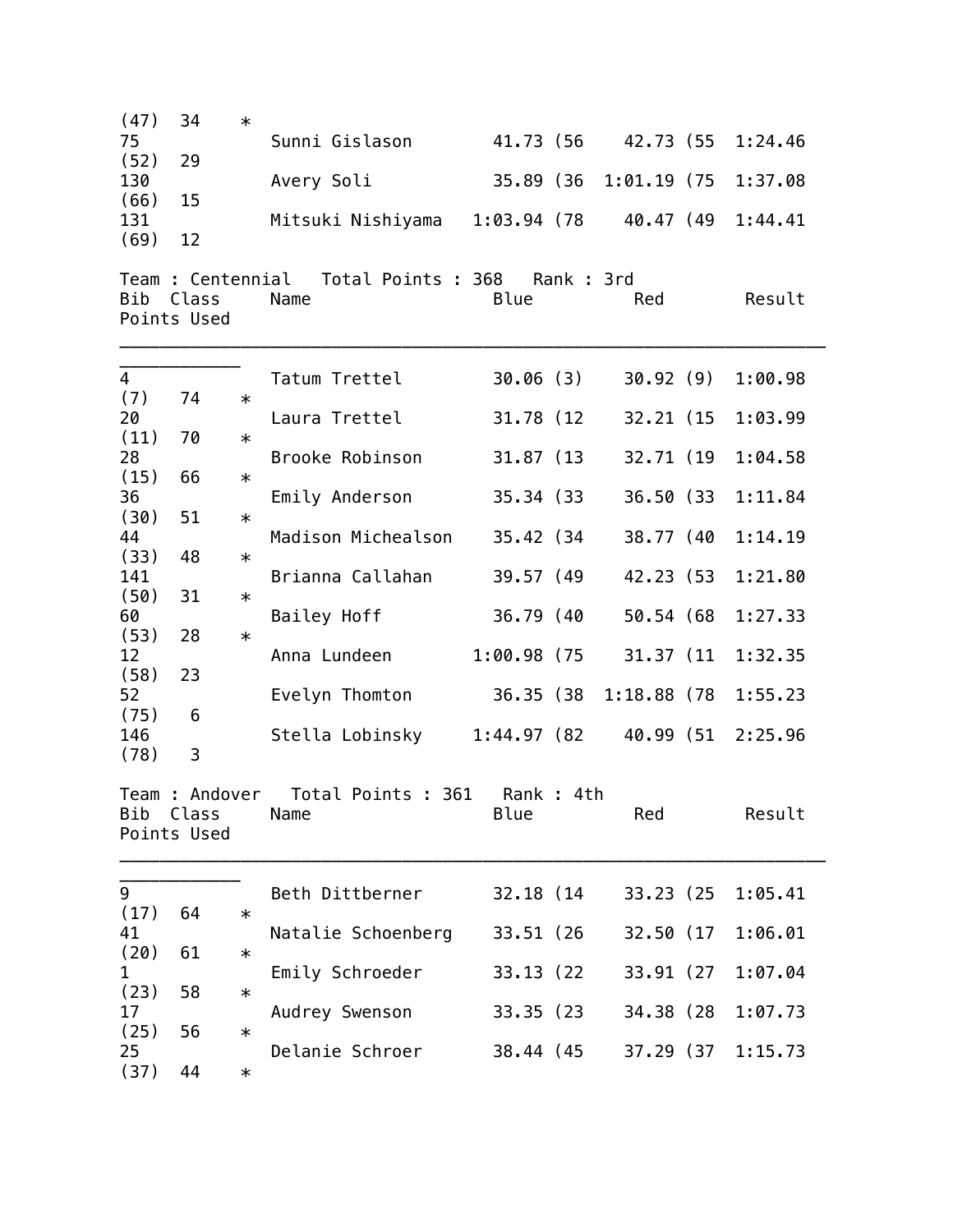Ski Club Software from www.SplitSecond.com 1/17/2019 7:21:21 PM ~~~~~~~~~~~~~~~~~~~~~~~~~~~~~~~~~~~ NEW PAGE

~~~~~~~~~~~~~~~~~~~~~~~~~~~~~~~~~~~

\_\_\_\_\_\_\_\_\_\_\_\_\_\_\_\_\_\_\_\_\_\_\_\_\_\_\_\_\_\_\_\_\_\_\_\_\_\_\_\_\_\_\_\_\_\_\_\_\_\_\_\_\_\_\_\_\_\_\_\_\_\_\_\_\_\_\_\_\_\_

DUAL COURSE - TEAM RACE 1/17/2019

Page 2

\_\_\_\_\_\_\_\_\_\_

Each team must have 7 members and is scored by Total Points

| Bib                | Class<br>Points Used |        | Team : Andover  Total Points : 361<br>Name          | Rank : 4th<br>Blue | Red         | Result  |
|--------------------|----------------------|--------|-----------------------------------------------------|--------------------|-------------|---------|
| 33<br>(41)         | 40                   | $\ast$ | Rachel Larson                                       | 37.86 (44          | 39.36 (43   | 1:17.22 |
| 73                 |                      |        | Isabella Gullekson                                  | 37.71 (43          | 40.58 (50   | 1:18.29 |
| (43)<br>65         | 38                   | $\ast$ | Kaleigh Beggin                                      | 33.43 (25)         | 46.30 (61   | 1:19.73 |
| (48)<br>57<br>(67) | 33<br>14             |        | Allie Wicklund                                      | 52.15 (70          | 46.13 (59   | 1:38.28 |
| 49<br>(70)         | 11                   |        | Elyse Schroeder                                     | 1:02.95 (77        | 42.11 (52   | 1:45.06 |
| Bib                | Class<br>Points Used |        | Team: Armstrong Total Points: 250 Rank: 5th<br>Name | Blue               | Red         | Result  |
| 81<br>(5)          | 76                   | $\ast$ | Jenny Krey                                          | 30.45(7)           | 29.65(3)    | 1:00.10 |
| 84                 |                      |        | Vivien Gschwind                                     | 35.87 (35          | 37.03 (34   | 1:12.90 |
| (32)<br>83         | 49                   | $\ast$ | Sarah Appelen                                       | 38.60 (46          | 39.03 (42)  | 1:17.63 |
| (42)<br>85         | 39                   | $\ast$ | Adriana Kunze                                       | 40.94 (54          | 39.69 (48   | 1:20.63 |
| (49)<br>87         | 32                   | $\ast$ | Alexis Schoenberg                                   | 48.05 (66          | 42.66 (54   | 1:30.71 |
| (55)<br>82         | 26                   | $\ast$ | Anastasia Holm                                      | 41.36 (55          | 52.08 (70   | 1:33.44 |
| (62)<br>181        | 19                   | $\ast$ | Marly Marty                                         | 55.26 (73          | 54.79 (72   | 1:50.05 |
| (72)<br>86         | 9                    | $\ast$ | Manon Lonfier                                       | 46.49 (63          | 1:05.37(77) | 1:51.86 |
| (74)               | $\overline{7}$       |        |                                                     |                    |             |         |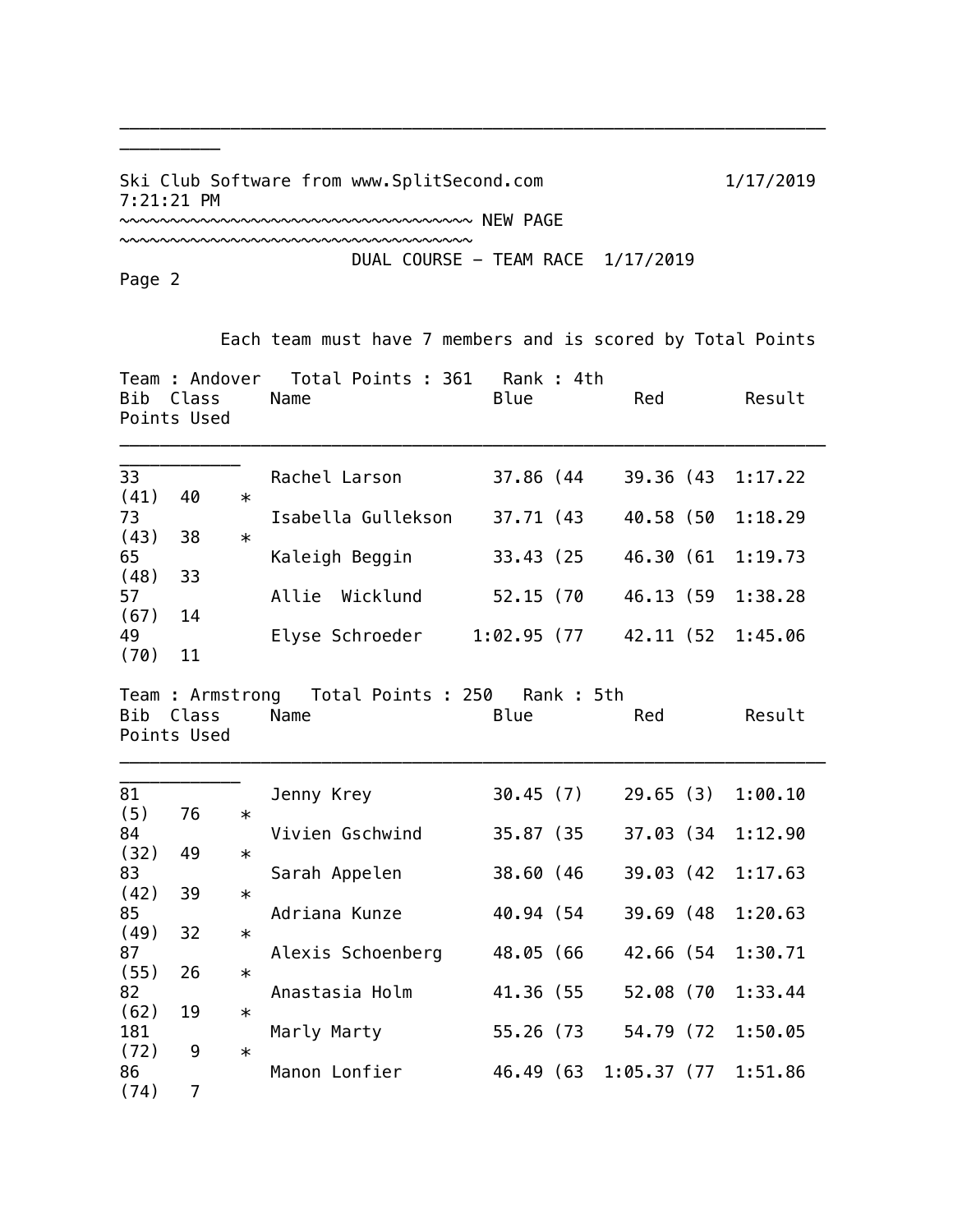| 90<br>89       |                                      |        | Valeria Araque<br>Maria Friis                            | <b>DNS</b><br>51.56 (69     | <b>DNS</b><br><b>DNF</b> |         |
|----------------|--------------------------------------|--------|----------------------------------------------------------|-----------------------------|--------------------------|---------|
|                | Bib Class<br>Points Used             |        | Team : NW Alpine  Total Points : 239  Rank : 6th<br>Name | <b>Blue</b>                 | Red                      | Result  |
| 95             |                                      |        | KENDALL QUALL                                            | 30.15(4)                    | 29.90(5)                 | 1:00.05 |
| (4)<br>91      | 77                                   | $\ast$ | MARIT SCOTT                                              | 30.97 (9)                   | 30.28(7)                 | 1:01.25 |
| (8)<br>92      | 73                                   | $\ast$ | KATIE BOTTEMA                                            | 33.35 (23                   | 58.80 (74                |         |
| (56)           | 25                                   | $\ast$ |                                                          |                             |                          | 1:32.15 |
| 98<br>(59)     | 22                                   | $\ast$ | ALEXIS DUKE                                              | 46.54 (64                   | 45.86 (58                | 1:32.40 |
| 94             |                                      |        | SAM ALTMAN                                               | 44.85 (59                   | 48.03 (67                | 1:32.88 |
| (61)<br>97     | 20                                   | $\ast$ | MEME WHITE                                               | 46.18 (62                   | 47.64 (65                | 1:33.82 |
| (63)           | 18                                   | $\ast$ |                                                          |                             |                          |         |
| 96<br>(77)     | $\overline{4}$                       | $\ast$ | ELLA WALD                                                | 1:10.27 (80                 | 54.95 (73 2:05.22        |         |
| 93             |                                      |        | DYLAN SHOEMAKER                                          | 40.79 (53                   | <b>DSQ</b>               |         |
| <b>Bib</b>     | Team : Anoka<br>Class<br>Points Used |        | Total Points : 211 Rank : 7th<br>Name                    | <b>Blue</b>                 | Red                      | Result  |
| $\overline{2}$ |                                      |        | Elise Pinewski                                           | 30.26 (6)                   | 30.22(6)                 | 1:00.48 |
| (6)<br>10      | 75                                   | $\ast$ | Stella Gronski                                           | 31.73 (11                   | 31.47 (12                | 1:03.20 |
| (10)           | 71                                   | $\ast$ |                                                          |                             |                          |         |
| 18<br>(16)     | 65                                   | $\ast$ | Claire Gronski                                           | 32.78 (18                   | 32.60 (18                | 1:05.38 |
| 34<br>26       |                                      |        | Alexcis Wuorenma<br>Gretchen Mugglin                     | $1:05.48$ (79<br><b>DNS</b> | <b>DNS</b><br><b>DNS</b> |         |

\_\_\_\_\_\_\_\_\_\_\_\_\_\_\_\_\_\_\_\_\_\_\_\_\_\_\_\_\_\_\_\_\_\_\_\_\_\_\_\_\_\_\_\_\_\_\_\_\_\_\_\_\_\_\_\_\_\_\_\_\_\_\_\_\_\_\_\_\_\_

\_\_\_\_\_\_\_\_\_\_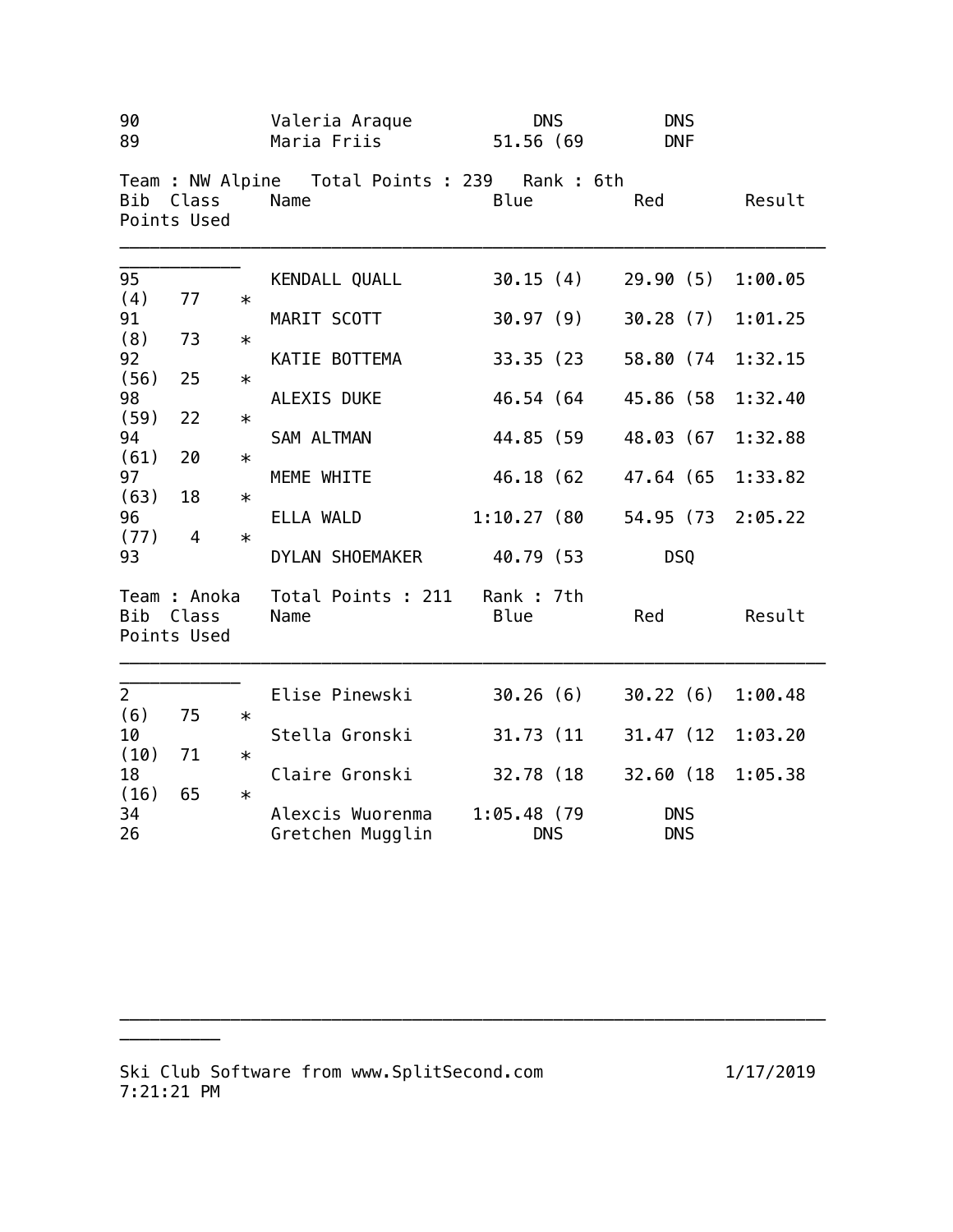| ~~~~~~~~~~~~~~~~~~~~~~~~~~~~~~~~~~~~ NEW PAGE |  |
|-----------------------------------------------|--|
|                                               |  |

DUAL COURSE - TEAM RACE 1/17/2019

Page 3

Each team must have 7 members and is scored by Total Points

| Bib                  | Class<br>Points Used                    |        | Team : Coon Rapids Total Points : 197<br>Name            | Rank: 8th<br><b>Blue</b> | Red                      | Result  |
|----------------------|-----------------------------------------|--------|----------------------------------------------------------|--------------------------|--------------------------|---------|
| 15                   |                                         |        | Emma Bolin                                               | 30.65(8)                 | 32.26 (16                | 1:02.91 |
| (9)<br>55            | 72                                      | $\ast$ | Emilee Verbeek                                           | 36.38 (39)               | 38.01 (38                | 1:14.39 |
| (34)                 | 47                                      | $\ast$ |                                                          |                          |                          |         |
| 23<br>(44)           | 37                                      |        | Shelby Robideau                                          | 39.08 (47                | 39.42 (44                | 1:18.50 |
| 71                   |                                         | $\ast$ | Sydney Voseen                                            | 46.07 (61                | 46.22 (60                | 1:32.29 |
| (57)                 | 24                                      | $\ast$ |                                                          |                          |                          |         |
| 31<br>(64)           | 17                                      | $\ast$ | Julia Sides                                              | 47.07 (65                | 47.51 (64                | 1:34.58 |
| 7 <sup>1</sup><br>63 |                                         |        | Erika Jenkins<br>Krista Eckert                           | <b>DNS</b><br><b>DNF</b> | <b>DNS</b><br><b>DNS</b> |         |
| Bib                  | Team : Irondale<br>Class<br>Points Used |        | Total Points : 153<br>Name                               | Rank: 9th<br>Blue        | Red                      | Result  |
| 8                    |                                         |        | Leah Newbauer                                            | 33.65 (27                | 33.66 (26                | 1:07.31 |
| (24)<br>16           | 57                                      | $\ast$ | Emma Eclov-Reher                                         | 39.90 (50                | 39.58 (45                | 1:19.48 |
| (46)                 | 35                                      | $\ast$ |                                                          |                          |                          |         |
| 32<br>(54)           | 27                                      | $\ast$ | Elizabeth Davies                                         | 44.19 (58)               | 44.19 (57                | 1:28.38 |
| 40                   |                                         |        | Kaia Rodgers                                             | 48.29 (67                | 47.85 (66                | 1:36.14 |
| (65)<br>24           | 16                                      | $\ast$ | Abbie Brown                                              | 53.86 (72                | 46.77 (63                | 1:40.63 |
| (68)                 | 13                                      | $\ast$ |                                                          |                          |                          |         |
| 48<br>(76)           | 5                                       |        | Megan Henkenius                                          | 1:02.72 (76              | 1:01.25(76)2:03.97       |         |
| Bib                  | Class<br>Points Used                    | $\ast$ | Team : Spectrum  Total Points : 141  Rank : 10th<br>Name | Blue                     | Red                      | Result  |
| 400                  |                                         |        | Sidney Brenteson                                         | 30.18(5)                 | 29.71(4)                 | 59.89   |